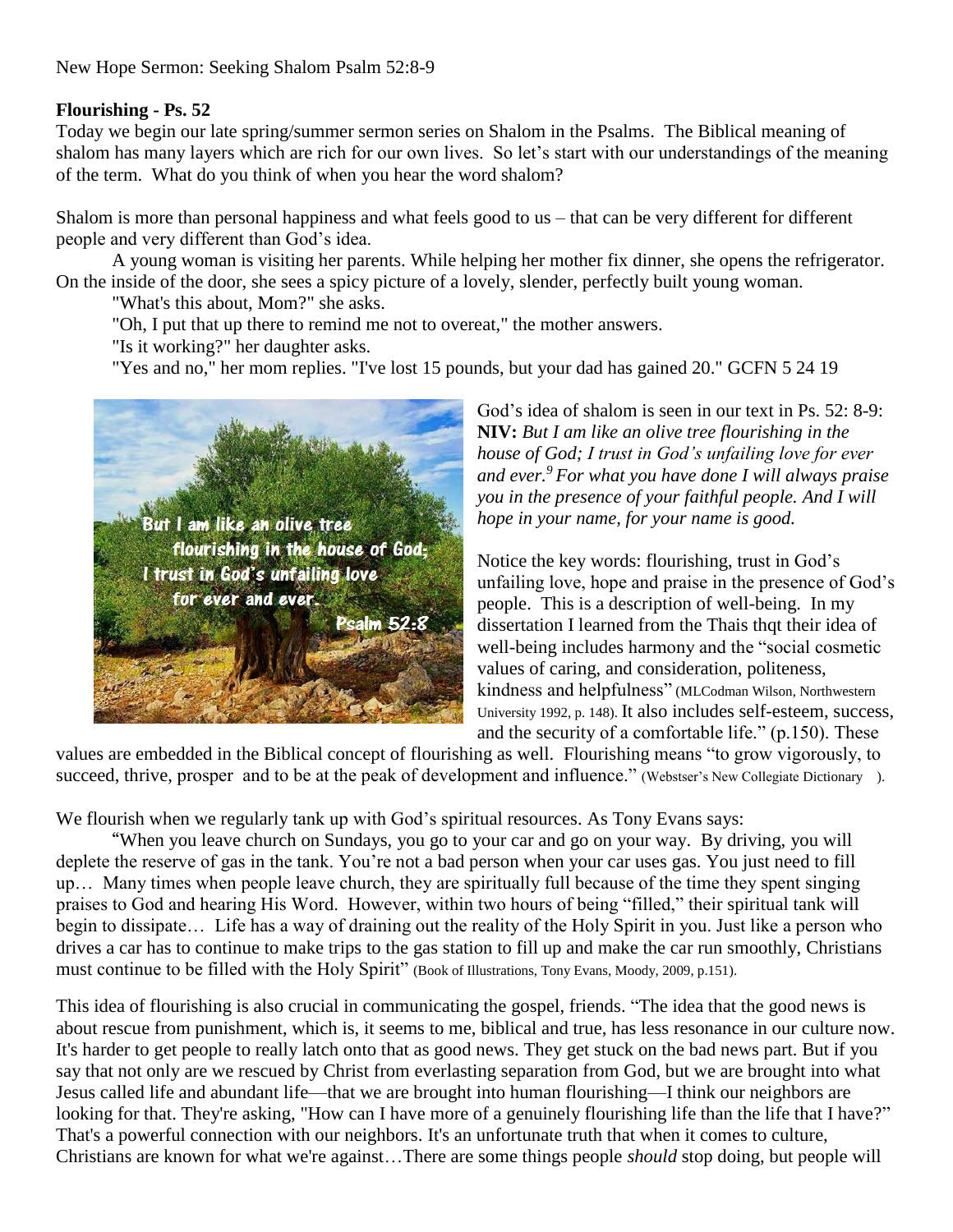never stop doing something until you give them something else to do." And to be!(From CT interview with Andy Crouch: Teaching People to Flourish.)

I believe it's persuasive when Christians can be known as people who are flourishing in community, in the Biblical values of shalom, in the well-being and peace that everyone is searching for. As Ps. 52 says: *they trust in God's unfailing love forever and ever. They praise God for all God has done and hope in God's good name.* We flourish as we have a heart of trust and praise in the Lord – through good and hard times – because we are confident in God's sovereignty and unfailing love. Plus we praise the Lord in community – *in the presence of his saints*. It is not possible to flourish in our Christian lives, beloved, outside of community. The Bible says

Flourishing in a Shalom Community



*God is enthroned on the praises of His people.* So being in a committed community is vital to flourishing. It is how we can get fed from His Word and from the words and prayers and support of others as well. Together we build up each other and hold each other to the fruit-bearing only God can make possible**.** And God has given us a very special community at New Hope to make this happen.

## **The olive tree**

The visual image of this a green olive tree. What does that symbolism mean?:

"The olive was and still is one of the best loved trees in Palestine. It is an evergreen tree that can live for hundreds of years and still bear fruit. Its fruit has long been used for food, the olive oil has been used in cooking, in lamps, in soaps and in ointments for many centuries. Israel as a nation was intended to be as a thriving olive tree with fruit beautiful in form.(Jer. 11:16) - versatile and always available and ready to serve. The individual members of the people of God should want to be like that too and to trust in God's unfailing love forever and ever. We should be able to say, expressing our heart's desire: I will praise You forever for what you have done. By contrast with the harm done by the tongue of evil men, the tongue of the righteous brings encouragement and hope to others. The Psalmist declares *In your name I will hope.* The word for hope is often translated wait. The name of God reflects the character of God as He is revealed through His word so to hope in God's name or to wait on God's name speaks of sincere trust in God Himself." African Bible Commentary, Psalms. Cyril Okorocha.

The symbolism of the olive tree epitomizes flourishing. The tree bears fruit throughout its long life. (a great verse for those of us who are in our golden years!). Plus that fruit is really valuable to others. And it's oil is used in cooking, in soaps, in ointments, in lamps. I even have a bottle of special anointing oil from Israel – made of "sanctified olive oil"! It's what Sam uses on our monthly healing prayer service. That's a picture of versatility, to be sure. Notice also the fruit and oil of the olive tree is "always available and ready to serve." That's a Christ-like goal for individuals and community.

## **Definitions of shalom**

But there's so much more to shalom. So in my research I reached out to members of our community as I sought to understand shalom more deeply.

Here's the definition Sam sent to me: "The webbing together of God humans and all creation in justice, fulfillment and delight is what the Hebrew prophets call shalom. We call it peace but it means far more than mere peace of mind or cease fire btw enemies In the Bible shalom means universal flourishing. wholeness and delight- a rich state of affairs in which natural needs are satisfied and natural gifts fruitfully employed, a state of affairs that inspires joyful wonder as its Creator and Savior opens doors and welcomes the creatures in whom he delights. Shalom, in other words, is the way things ought to be," Alvin Plantinga, Christian philosopher.

From Bing came this article on shalom and wholeness: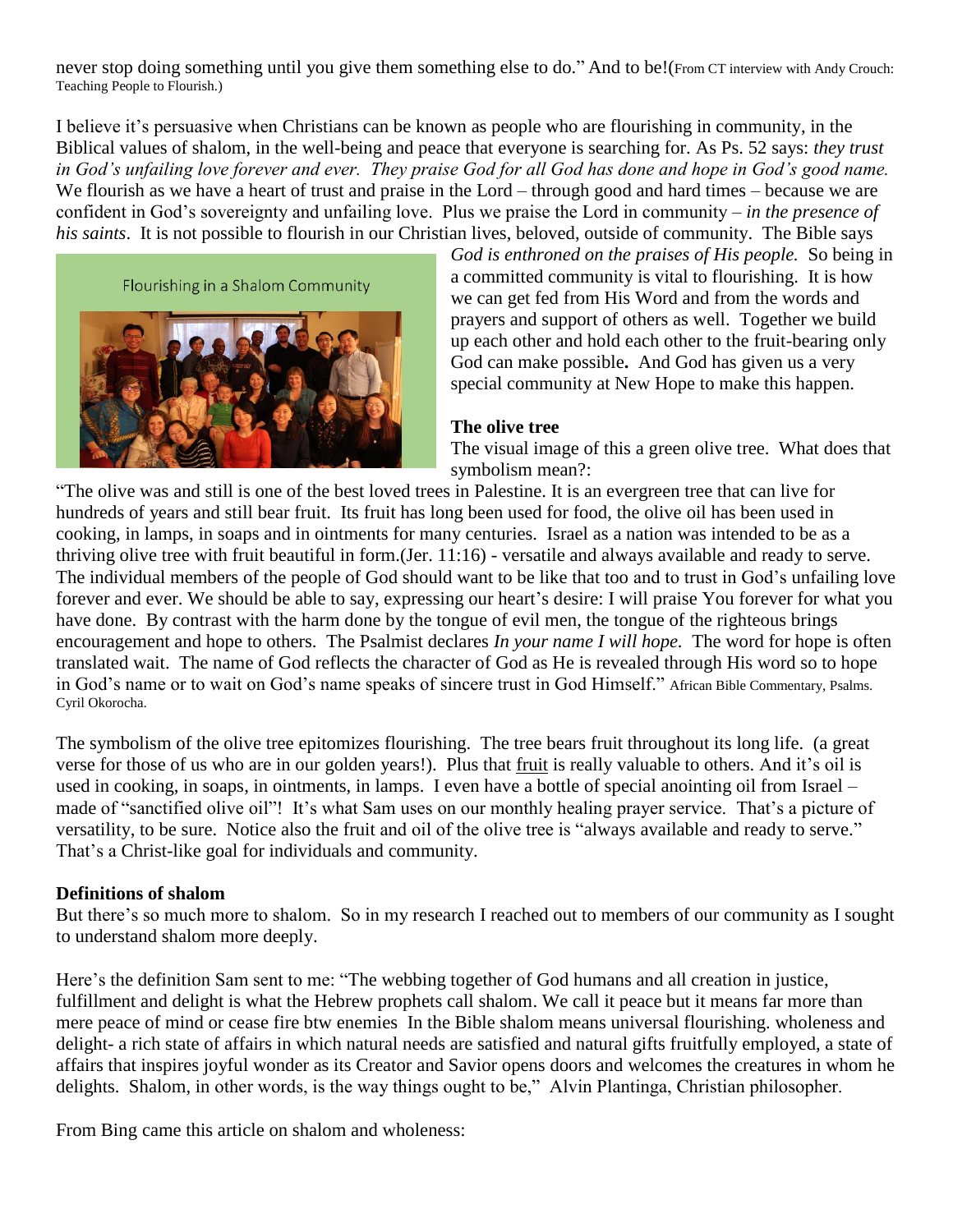"In Jesus Christ SHALOM (peace) and SHALEM (health, or wholeness) come together. We need no longer contrast inner peace and outer peace, peace with God and peace with others. These are not to be in a relationship of contrast, but they are part of a larger wholeness. In Jesus Christ we find that peace-making and health-making, community making and person making, flow from the same deep fountain in God—the ultimate source of peace and health and our salvation. 'By His stripes we are healed' " *(The Mennonite* 95:43:689, Nov. 25, 1980).

Susan Perlman from Jews for Jesus says:

"Peace, lasting peace, transcends the situations and flaws of our own personal lives because it doesn't come from us. It comes from God. We are not in a position to attain peace ourselves. Yet, God promises all the qualities of shalom – wholeness, completeness, soundness, health, safety – to those who will look to Him. The prophet Isaiah wrote, "*You will keep in perfect peace (shalom) the one whose mind is steadfast, because they trust in you. Trust in the LORD forever, for the LORD, the LORD, is the Rock eternal"* [\(Isaiah 26:3–4\)](https://biblia.com/bible/esv/Isa%2026.3%E2%80%934). Trusting in God means recognizing Him and giving Him His rightful place in our lives. We must also accept the agent of peace He has provided. Isaiah wrote of the Messiah who was to come:

*"For to us a child is born, to us a son is given, and the government will be on his shoulders. And he will be called Wonderful Counselor, Mighty God, Everlasting Father, Prince of Peace. Of the increase of his government and peace there will be no end. He will reign on David's throne and over his kingdom, establishing and upholding it with justice and righteousness from that time on and forever. The zeal of the LORD Almighty will accomplish this." [\(Isaiah 9:6–7\)](https://biblia.com/bible/esv/Isa%209.6%E2%80%937)*

How did the Messiah bring peace? Isaiah explains further in the 53rd chapter: "Surely he took up our infirmities and carried our sorrows, yet we considered him stricken by God, smitten by him, and afflicted. But he was pierced for our transgressions, he was crushed for our iniquities; the punishment that brought us peace was upon him, and by his wounds we are healed." [\(Isaiah 53:4–5\)](https://biblia.com/bible/esv/Isa%2053.4%E2%80%935)

We say we need peace, but are we willing to accept the One who paid the price for us? We commend to you Jesus as the Prince of Peace. Contact us or chat with us to find out more." I love that last sentence. Jews for Jesus is a wonderful, bold group of Jews who have become Christians because they have believed in Jesus as Messiah. They then weave their Jewish background and Old Testament teaching into the fabric of a daily walk with Christ. And they are unstoppable in their evangelistic efforts to introduce others to their Messiah!

As a Gentile, Caucasian Christian Timothy Keller says: *"Shalom* is one of the key words and images for salvation in the Bible. The Hebrew word refers most commonly to a person being uninjured and safe, whole and sound. In the New Testament, *shalom* is revealed as the reconciliation of all things to God through the work of Christ: "God was pleased . . . through [Christ] to reconcile to himself all things, whether things on earth or things in heaven, by making peace through [Christ's] blood, shed on the cross" [\(Colossians 1:19–20\)](https://www.biblegateway.com/passage/?search=Colossians+1%3A19-20&version=NIV). *Shalom* experienced is multidimensional, complete well-being — physical, psychological, social, and spiritual; it flows from all of one's relationships being put right — with God, with(in) oneself, and with others.

*Shalom* as peace…means the end of hostilities and war [\(Deuteronomy 20:12;](https://www.biblegateway.com/passage/?search=Deuteronomy+20%3A12&version=NIV) [Judges 21:13\)](https://www.biblegateway.com/passage/?search=Judges+21%3A13&version=NIV). It also refers to socially just relationships between individuals and classes. Jeremiah insists that unless there is an end to oppression, greed, and violence in social relationships, there can be no *shalom*, however much the false prophets say the word [\(Jeremiah 6:1–9,14](https://www.biblegateway.com/passage/?search=Jeremiah+6%3A1+%E2%80%93+9%2C14&version=NIV); compare [Jeremiah 8:11\)](https://www.biblegateway.com/passage/?search=Jeremiah+8%3A11&version=NIV).

*Shalom* consists of… peace within. Those who trust in the Lord have inner security; therefore, they can sleep well [\(Psalm 4:8\)](https://www.biblegateway.com/passage/?search=Psalm+4%3A8&version=NIV). God gives "perfect peace" (or *shalom-shalom*) — i.e., profound psychological and emotional peace – to those who steadfastly set their minds on him [\(Isaiah 26:3\)](https://www.biblegateway.com/passage/?search=Isaiah+26%3A3&version=NIV).The result of righteousness before God is "peace; its effect will be quietness and confidence forever" [\(Isaiah 32:17\)](https://www.biblegateway.com/passage/?search=Isaiah+32%3A17&version=NIV).

Keller continues: "Jesus brings this peace of God which can garrison our hearts against anxiety, difficulties, and sorrows [\(Philippians 4:4–7\)](https://www.biblegateway.com/passage/?search=Philippians+4%3A4+%E2%80%93+7&version=NIV). It is possible to have a peace so deep that we can be content in any circumstance, even